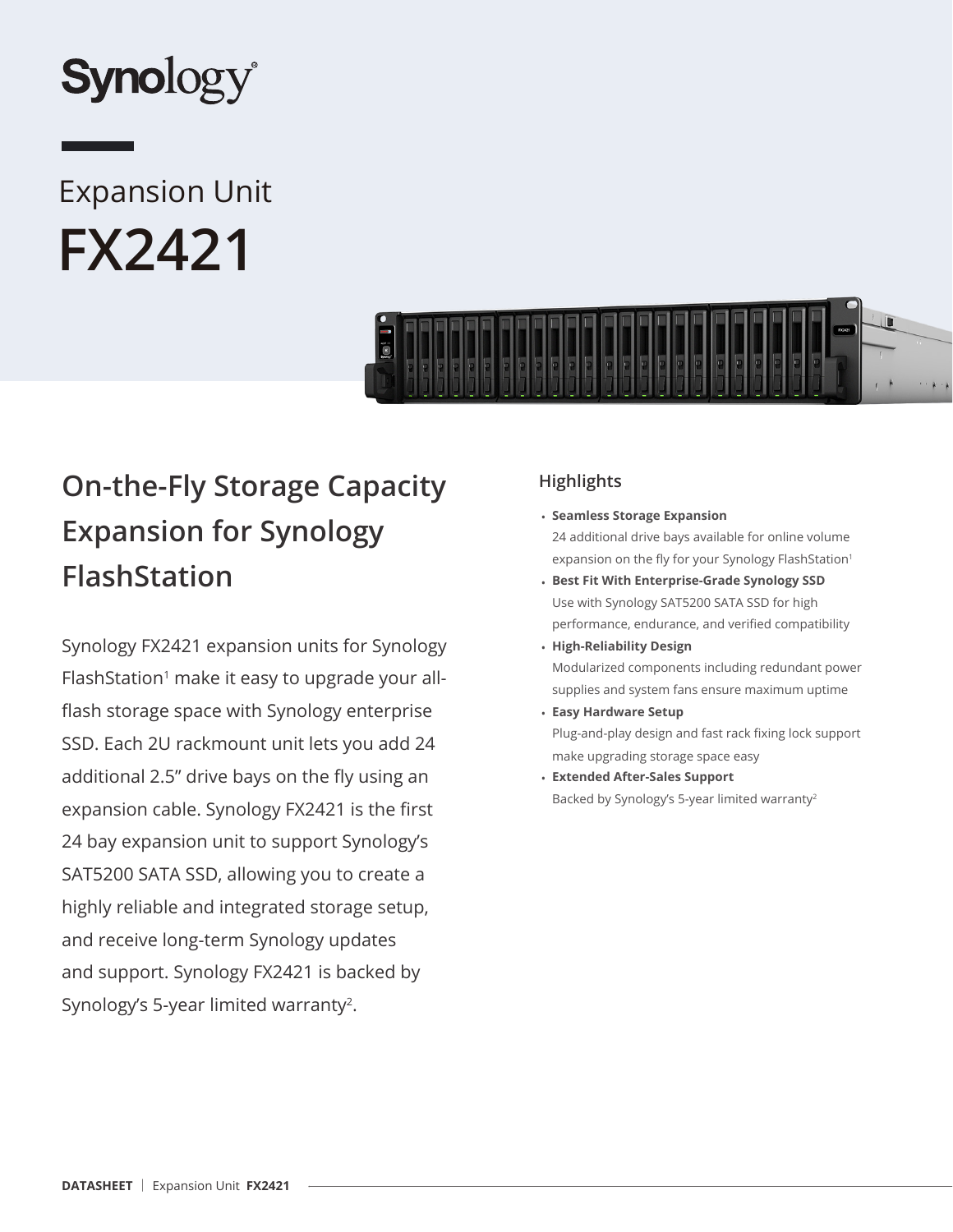

#### Optimal Stability

*Synology FX2421 is thoroughly tested with Synology SAT5200 SATA SSD for enterprise-grade performance, endurance, and compatibility.*

## **High-Density Unit for Easy Expansion and Backup**

It is easy to expand your Synology FlashStation<sup>1</sup> with Expansion Unit FX2421 for **24 additional 2.5" drive bays** whenever needed. Without additional software configuration, FX2421 is immediately ready for use when connected to any Synology FlashStation. FX2421 expansion units can also be used as a dedicated and rapidly accessible local backup destination.

## **Expand FlashStation with Synology SAT5200 SSD**

**Synology SAT5200 SATA SSD**, developed in tandem with FX2421, provides proven interoperability and high reliability through rigorous validation and compatibility testing with Synology Expansion Units. Synology's SAT5200 solid state drive delivers up to **67,000 4K random write IOPS** and **enterprise-grade endurance at 1.3 DWPD**. Combine SAT5200 drives with Synology FlashStation and FX2421 for a highly reliable and integrated storage setup, and receive long-term Synology updates and support.

#### **High-Performance Data Transmission**

The high-speed expansion cable provided with FX2421 enables high bandwidth connectivity for maximum data throughput between your Synology FlashStation and Expansion Unit. Drives in FX2421 operate with minimum data latency, as if installed directly on your Synology FlashStation, allowing you to take advantage of high SSD I/O performance.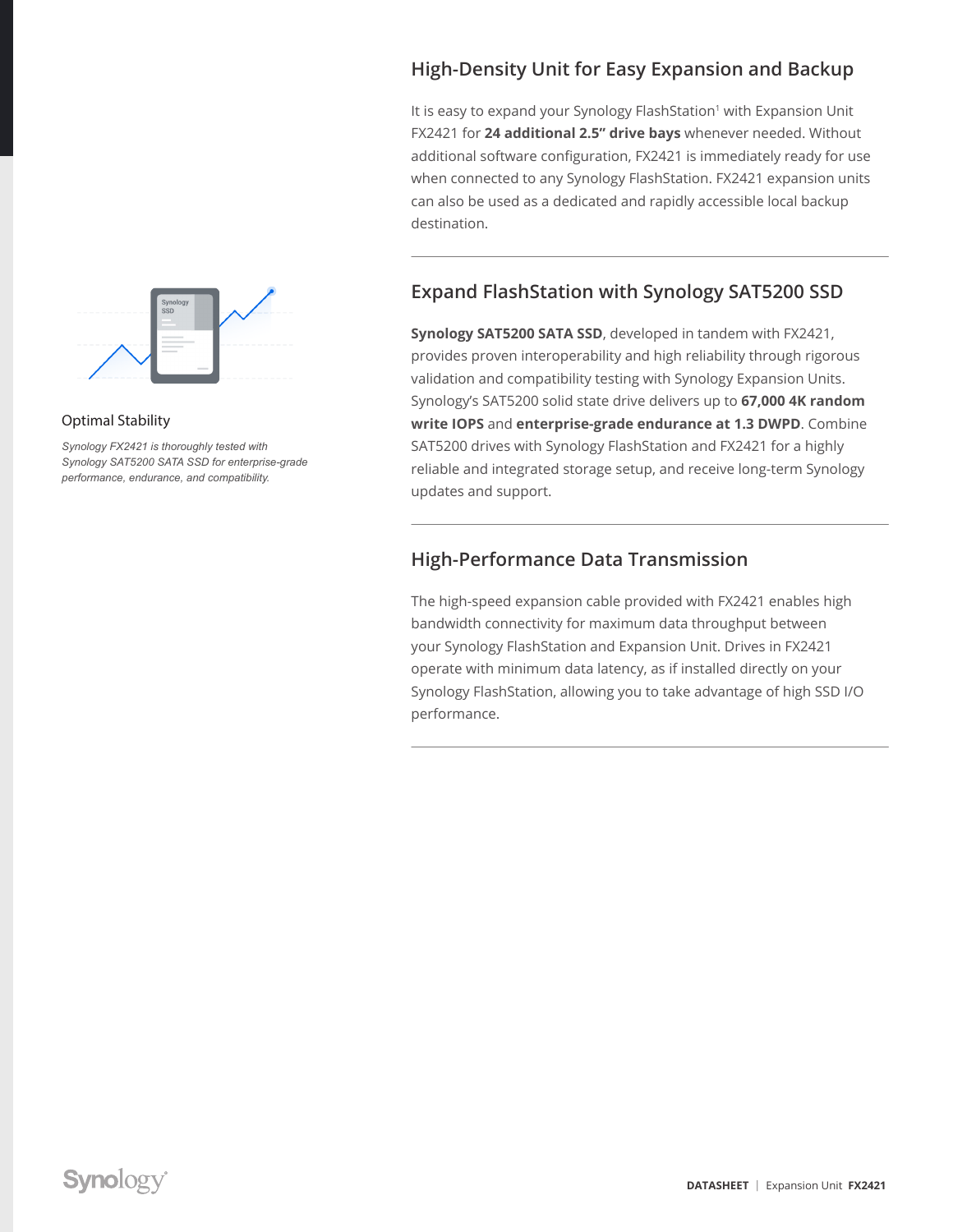

#### Synology's 5-year limited warranty

*Synology's 5-year limited warranty*<sup>2</sup> *includes technical support services to keep your business running.*

## **High-Reliability Design, Easy Hardware Setup**

The FX2421 is a highly reliable and thoroughly tested expansion unit that comes with hot-swappable drive trays and modularized components. Redundant power supplies and system fans can be replaced with ease to ensure maximum service uptime. The optional RKS1317 sliding rail kit provides fast rack fixing lock support for quick and secure rack cabinet installation.

## **Backed by Synology's 5-Year Limited Warranty**

Synology FX2421 is designed to keep your data durably safe and is backed by Synology's 5-year limited warranty<sup>2</sup>, which includes hardware replacement and technical support for maximum return on investment.